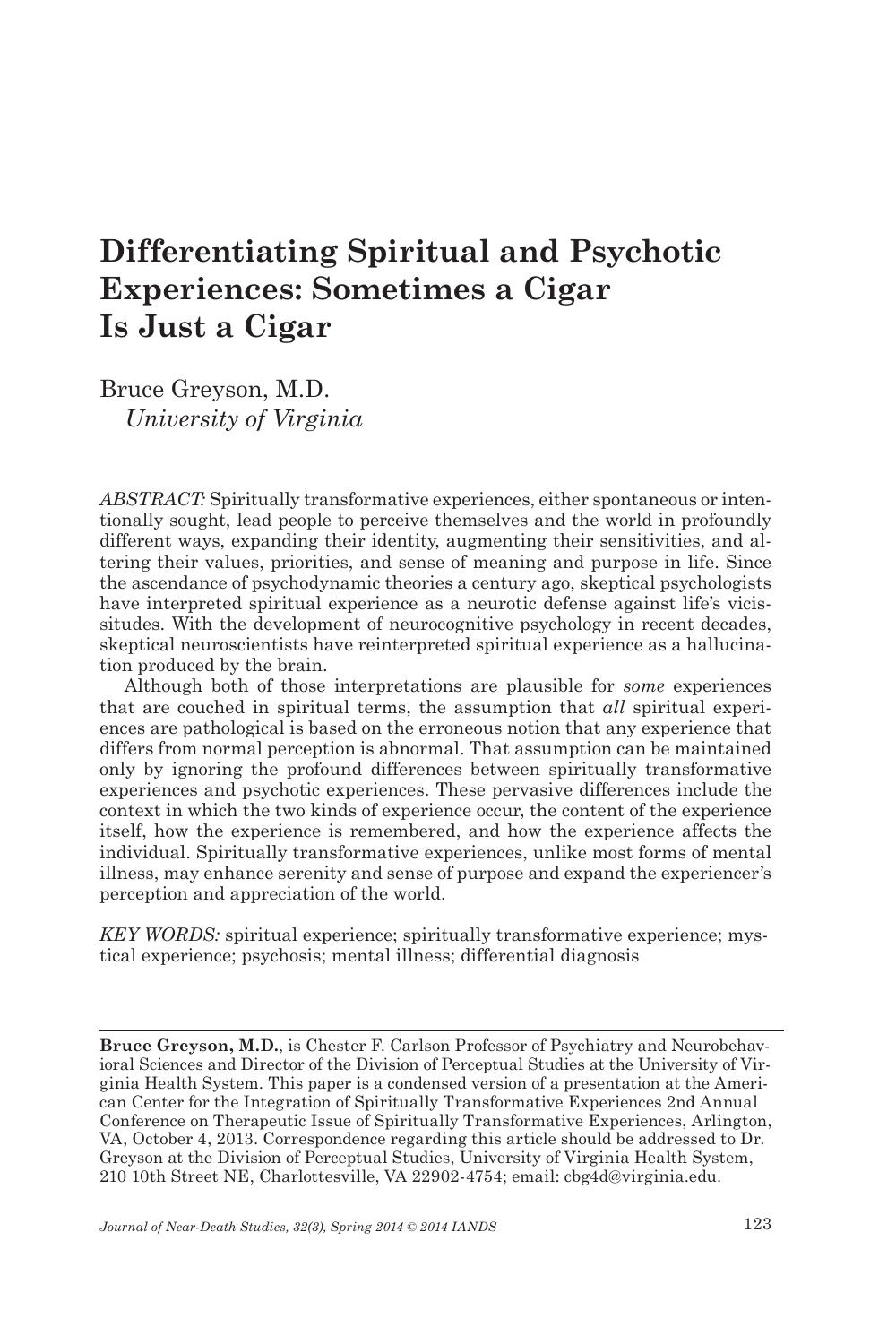According to the American Center for the Integration of Spiritually Transformative Experiences (ACISTE), spiritually transformative experiences—which overlap with numinous, noetic, transcendent, transpersonal, mystical, religious, and ecstatic experiences—cause people to perceive themselves and the world profoundly differently by expanding their identity, augmenting their sensitivities, and altering their values, priorities, and appreciation of the purpose of life. Such experiences may be sought through meditation, yoga, drugs, religious practice, dance, drumming, sensory deprivation, or prayer; or they may occur spontaneously and unexpectedly, as with trauma, illness, emotional crisis, or deep relaxation. Such experiences may be catalysts for permanent and dramatic changes and positive transformations, or they may involve difficult challenges before the experience is completely integrated into the experiencer's life (www.aciste.org/ index.php/about-stes/what-is-an-ste).

There is a long tradition among psychiatrists and psychologists of regarding spiritually transformative experiences as evidence of pathology. Sigmund Freud referred to religion as an "illusion," a neurotic defense against life's vicissitudes (Freud, 1927). Since the ascendance of psychodynamic theories a little more than a century ago, many psychiatrists and psychologists have followed Freud in interpreting spiritually transformative experiences as neurotic defenses against stress and the fear of death.

But the fact that an experience may gratify unconscious psychological desires or defend against psychological fears does not mean that the experience is nothing but a neurotic defense. Psychoanalytic theorists proposed that all curiosity and novelty-seeking is ultimately derived from our innate drive to get pleasure from looking for hidden things, which in turn is a sublimation of the inherent drive to get sexual pleasure from looking at erotic objects (e.g., Akhtar & O'Neill, 2009; Aronoff, 1962). But if, according to this psychoanalytic interpretation, Christopher Columbus set sail looking for what we now call America because he was seeking hidden erotic stimulation, that neurotic motive does not negate the fact that America really existed.

There is an apocryphal story about a psychoanalytic colleague of Freud's who suggested that Freud's addiction to cigars was related to their function as a phallic symbol, to which Freud countered, "Sometimes a cigar is just a cigar!" (Faragher & Heimann, 1954; Wheelis, 1950). Objects that can serve as symbols are not always just symbolic. Likewise, although sometimes what seems like a spiritual experience may actually be a hallucination or misinterpretation based on uncon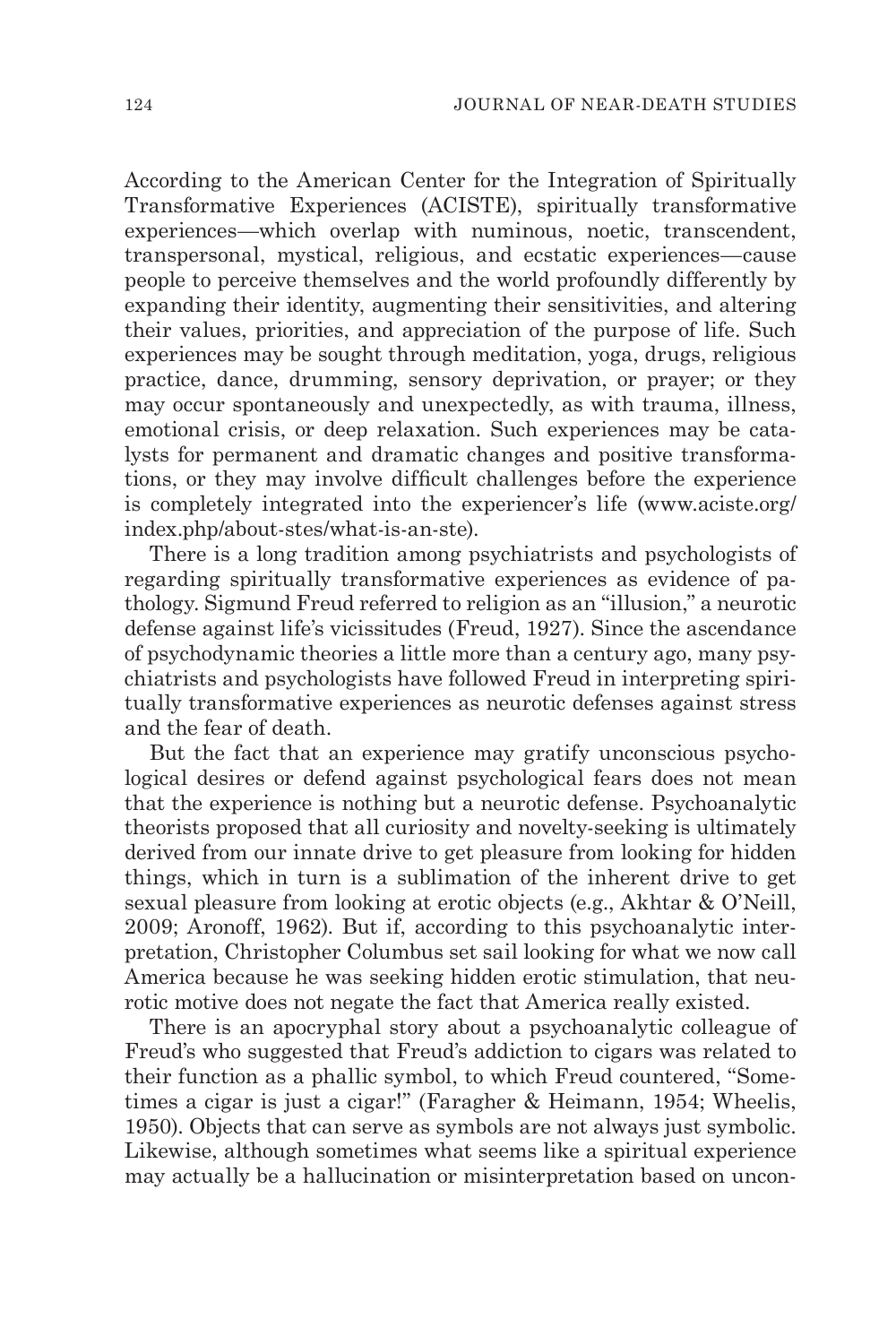sciousness feelings, I contend that sometimes what seems like a spiritual experience is just a spiritual experience.

With the rise of neurocognitive psychology in recent decades, skeptical neuroscientists have reinterpreted spiritual experiences not as neurotic defense mechanisms but rather as meaningless hallucinations produced by the brain. With the development of more sophisticated neuroimaging techniques, neuroscientists have been mapping brain activity associated with various mental functions, including spiritual experience. When they do find some consistent pattern of activation associated with some function, neuroscientists often interpret the finding to mean that those activated areas in the brain are instrumental in *causing* that function (Blanke, Mohr, Michel, Pascual-Leone, Brugger, Seeck, Landis, & Thut, 2005; Frith, 2004; Shermer, 2003). An equally plausible interpretation that they regularly fail to mention, however, is that activation of those brain areas is *associated with* a certain function, but not necessarily *causing* it. Exclusion of the second possible interpretation reveals a bias against the very real possibility that consciousness is not produced by the brain but, rather, is essentially independent of the brain but closely associated with it during physical existence.

Neuroimaging, such as with an EEG or fMRI scan, could show the areas of your brain activated by reading this article: those areas of the brain involved in perceiving and processing written language. But neuroscientists do not interpret this to mean that those areas of your brain are *producing* the written words on the page. Likewise, if certain areas of the brain are activated when someone claims to be in communion with the divine, why should someone interpret that to mean that those areas of the brain are *producing* the sensation of being in communion with the divine? All human experiences are processed in people's brains in order for them to organize, interpret, and express them, but that fact does not establish that all experiences *originate* in brain activity (Araujo, 2012; Beauregard, 2007, 2012).

The basis for considering spiritual experiences as either a neurotic defense or an artifact of brain activity is the belief that any experience that differs radically from normal perceptions is, by definition, abnormal. This assumption is rooted in the centuries-old tradition of Occam's razor, the principle popularized by the medieval philosopher William of Ockham in the 1300s that in the interest of parsimony, among competing hypotheses, the hypothesis with the fewest assumptions should be selected.

But is the most parsimonious hypothesis usually the most accu-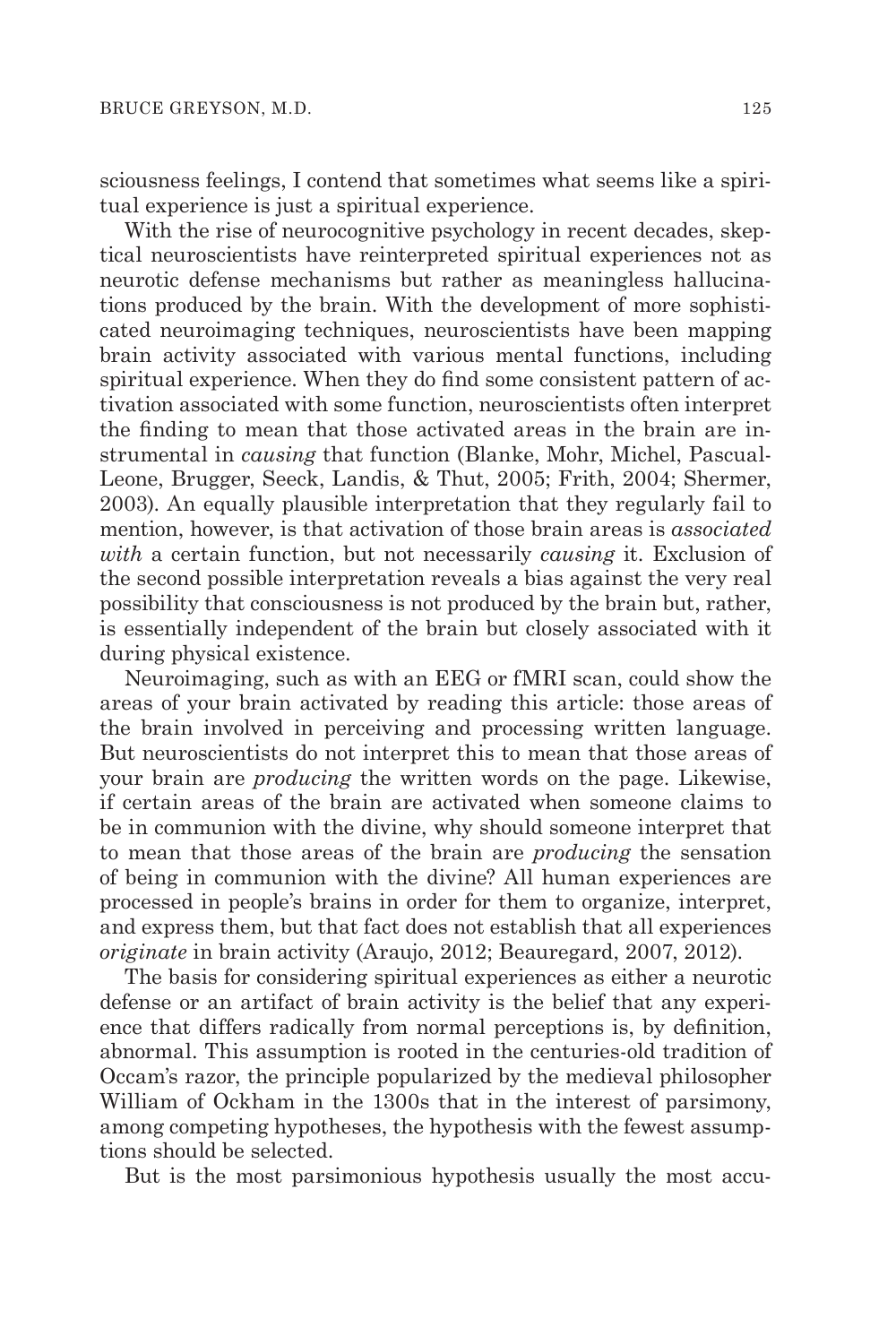rate? Time and again, the world has proven to be far more complex than people had imagined, with redundancy rather than parsimony being the rule. Occam's razor is a principle that likely says more about people's limited tolerance for abstract thinking than it does about how the world actually works. Certainly, if two hypotheses explain all the data equally well, it is easier to work with the simpler hypothesis. But too often the simpler hypothesis is used as a rationale for ignoring the data that do not fit. As astrophysicist Paul Willard Merrill wrote, when faced with facts that contradict one's expectations, "if discordant values be omitted the others agree very well" (1940, p. 63).

In actual practice, Occam's razor is often a misleading guide. Suppose a person familiar with dogs is introduced to a cat for the first time. Occam's razor might lead that person to assume that this small, furry, four-legged, domesticated, playful animal is a dog. If the cat owner then points out that, unlike dogs, this animal called a "cat" does not bark to communicate, but meows; does not wag its tail to show pleasure, but rather purrs; hunts alone rather than in packs; and doesn't pant. Faced with these apparent discrepancies, the dog fancier might apply Occam's razor and conclude that this so-called "cat" is really a somewhat *atypical* dog, preferring not to postulate a totally separate kind of animal when calling it a dog explains most of its main characteristics.

This process happens routinely with spiritually transformative experiences. Persons familiar with symptoms of psychosis, when introduced to someone who has had a spiritually transformative experience, might assume that this person who has visions that others can't see or hear, who has unorthodox beliefs outside the mainstream, and who has exhibited radically changed behavior since the spiritually transformative experience, is obviously psychotic. If it is then pointed out that, unlike most people with psychosis, this spiritually transformed person is joyful rather than fearful, is altruistic and compassionate toward others rather than being self-absorbed and paranoid, does not forget or deny the strange visions when given medications, and so on, then again, faced with these discrepancies, the person familiar with psychosis might apply Occam's razor and conclude that this so-called "spiritually transformative experience" is really a somewhat *atypical* psychotic break, preferring not to postulate a totally separate kind of experience when calling it a psychotic break explains most of its main characteristics.

Are some mainstream psychologists really so locked into their worldview that they ignore data that contradict their beliefs? Two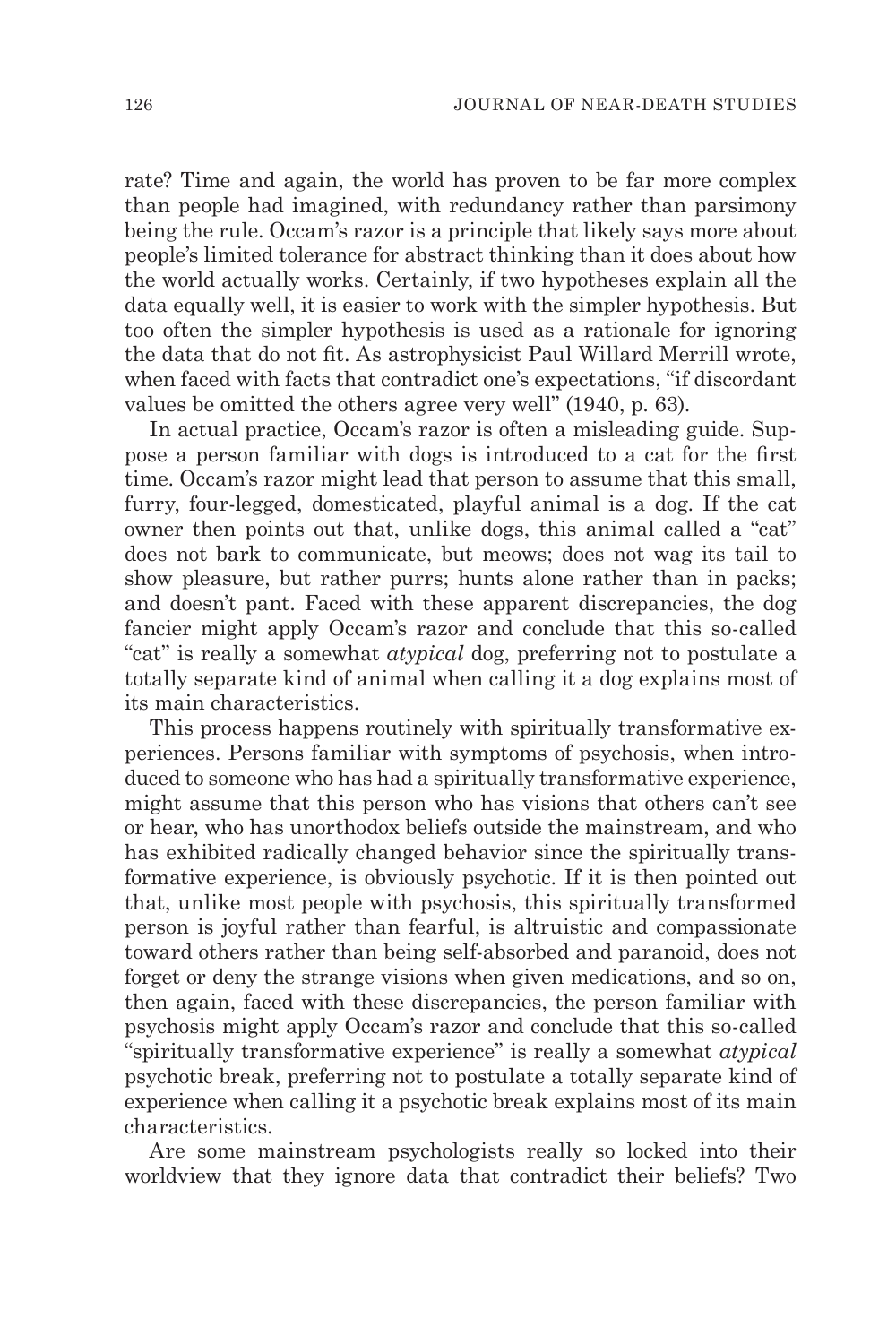prominent British psychologists recently published a paper in the prestigious journal *Trends in Cognitive Sciences,* with the definitive title, "There is nothing paranormal about near-death experiences" (Mobbs & Watt, 2011). It bore the subtitle, "How neuroscience can explain seeing bright lights, meeting the dead, or being convinced you are one of them." They were able to explain all the features of near-death experiences simply by ignoring any features for which they had no explanation. In fact, one of the two authors, Caroline Watt, acknowledged in a subsequent interview that they did not consider features they could not explain, such as accurate out-of-body perceptions or meeting deceased people not yet known to have died, because they did not consider those features central to near-death experiences (Tsakiris, 2012). As stated in a response to their article, which was also published in *Trends in Cognitive Sciences,* of course there is nothing paranormal about neardeath experiences if one ignores all the paranormal features (Greyson, Holden, & van Lommel, 2012). As Merrill noted, "if discordant values be omitted the others agree very well" (1940, p. 63).

I am not suggesting that this discounting of disquieting data is either intentional or malicious. My impression from studying and working with scientists for a half century is that most of them are motivated by the search for truth, the quest to understand the world as it truly is. However, I am not alone in also having observed that most people see only what they expect to see, only what their backgrounds have prepared them to recognize. "Inattentional blindness" is the well-researched failure to notice an unexpected stimulus that is in one's field of vision. Although a number of factors can influence the ability to notice unexpected objects, the most influential factor affecting inattentional blindness is a person's own preconceived expectations (Most, Scholl, Clifford, & Simons, 2005). A firm belief in any given worldview will inevitably incline someone to regard data consistent with that worldview as valid and to regard contradictory data as unimportant or flawed.

So our colleagues who deny the legitimacy of spiritually transformative experiences may not be intentionally ignoring the data that don't fit; they may really not be able to recognize them as spiritually transformative. As it happens, some of the most marked effects of spiritually transformative experiences do in fact sound like effects of psychosis. People who are undergoing profound transformation tend to re-evaluate everything they had taken for granted all their lives and challenge their and their culture's basic understanding of the world. But whereas psychotic experiences usually leave the individual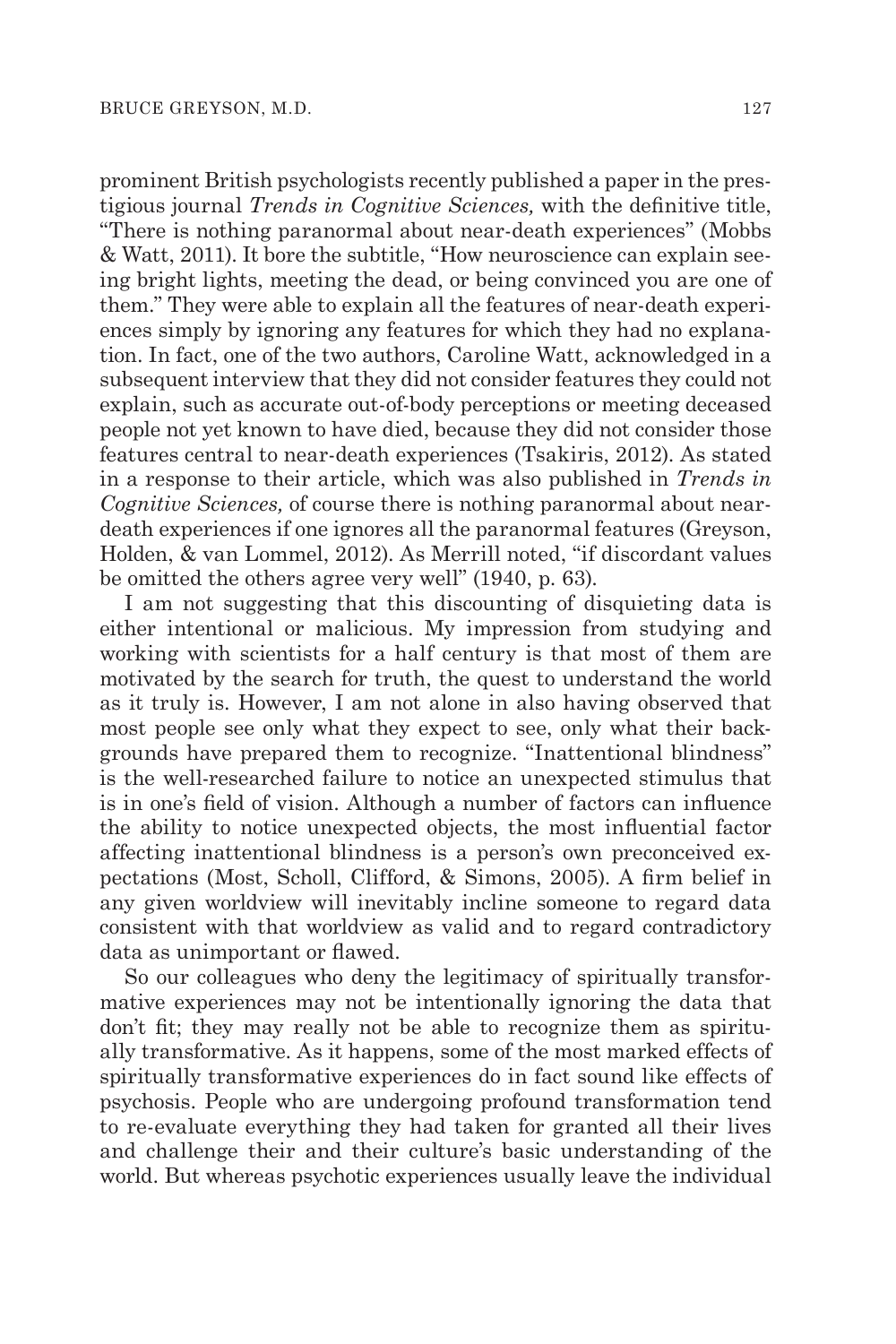in distress with significant social and occupational dysfunction, spiritual experiences often propel the individual on a journey of personal growth that leads to enhanced enjoyment of life. There is a maxim that the mystic swims in the waters in which the psychotic person drowns (Cortright, 1997, p. 169). If some exceptional experiences that involve visions and unconventional beliefs are psychotic symptoms, whereas other exceptional experiences that involve visions and unconventional beliefs are spiritual experiences, is it possible reliably to differentiate spiritual transformation from psychosis?

Sometimes perceptual experiences that sound otherworldly may in fact be misperceptions of events in the physical environment. A young man who was in a motorcycle accident in which gasoline had leaked into his helmet while he was pinned under his motorcycle was brought to the emergency room intoxicated by the gasoline fumes, in addition to suffering some broken bones and abrasions. He later reported to me that he had blacked out after the crash and then awoke to find himself in a putrid-smelling environment where beings with no facial features were torturing him, some holding him down while others stuck needles into his body. Was this a hellish near-death experience or a toxic hallucination? Actually, it was neither; it was a confused perception of something that really happened. He had become combative as a result of the gasoline fumes, and the medical team, who were wearing surgical masks covering their faces, had to give him a malodorous sedating gas to breathe and then hold his hands and legs in order to draw blood and start an intravenous line.

We should note here that delusions, defined traditionally as idiosyncratic, fixed, false beliefs, are not always dysfunctional but can, in fact, sometimes be helpful. For example, a neglected or abused child's belief that her parents really love her may be quite wrong but may, nevertheless, help her tolerate stress. Likewise, an economist's belief that the U.S. banking system has been sufficiently reformed so that the economy is no longer vulnerable to a crash like the one in 2008 may be quite wrong, but again it may help the economist tolerate stress. In such cases, the delusions may be quite adaptive, at least in the short term.

To differentiate reliably between psychotic symptoms and spiritual experiences, one must consider the context of the experience—the role it plays in someone's life. Psychotic delusions are idiosyncratic, fixed, false beliefs. Health professionals don't regard as psychotic false beliefs that are not idiosyncratic. If someone says that God wants people to stop drinking colas because they are inherently evil, that idea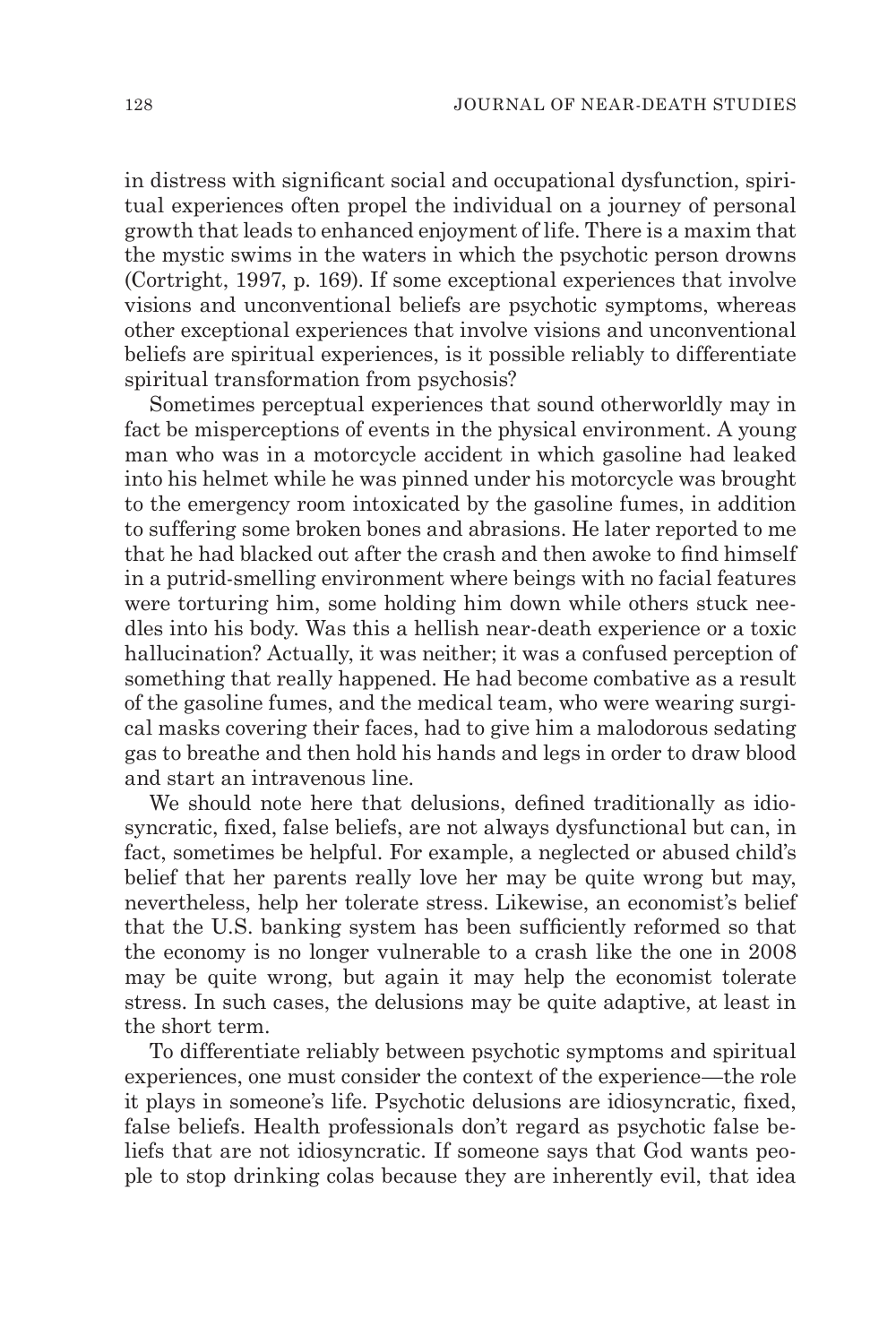might reasonably be considered psychotic. But if that person's church teaches that drinking caffeine is abusing the human body and therefore violating God's wishes, that belief can be seen as culturally sanctioned and adaptive for a member of that church community: It is not idiosyncratic. Of course, the assessment as to whether or not a belief is consistent with one's culture is a subjective judgment and will depend to some degree on the evaluating health professional's knowledge and belief system. So when a patient describes something that doesn't fit into one's own worldview, one needs to be aware of one's own biases as to what is normal.

Likewise, health professionals can dismiss as pathological those probably false beliefs that are not fixed. If someone says that a guardian angel saved him from falling in front of a train, a health professional might consider that a psychotic belief. But if the professional then asks, "Are you sure that's what happened?" the person may say something like, "Well, I was leaning forward to look for the train and almost fell onto the tracks, but I felt someone grab me and pull me back. When I looked around, I couldn't see who had done that, so I thought maybe God had sent an angel to rescue me." It's not a fixed idea, and by itself it does not sound pathological; in fact, it may well enhance the individual's self-esteem.

The distinction between the pathological and the adaptive may be more difficult with beliefs that seem to be both relatively idiosyncratic and fixed, and which a health professional may suspect are false but not know for certain. Again, the critical step in evaluating whether or not these beliefs are psychotic is assessing the context. Many neardeath experiencers (NDErs), for example, believe their survival was miraculous and could have happened only by divine intervention. If they believed they were sent back to physical existence so they could care for a dying parent or to raise a handicapped child, that idea not only sounds nonpsychotic but may, in fact, restore meaning and purpose to someone who had previously been depressed and without direction in life. This is not a belief that most health professionals would want to eradicate. On the other hand, if they believed they were sent back so they could sneak into Iran and personally persuade the Supreme Leader to give up his quest for nuclear weapons, that idea does sound psychotic and like something a health professional would want to try to eradicate before the person can act on it.

In considering the *context* of an experience, health professionals must look beyond the content of the experience itself and look instead at the role the belief plays in the experiencer's life. Several years ago,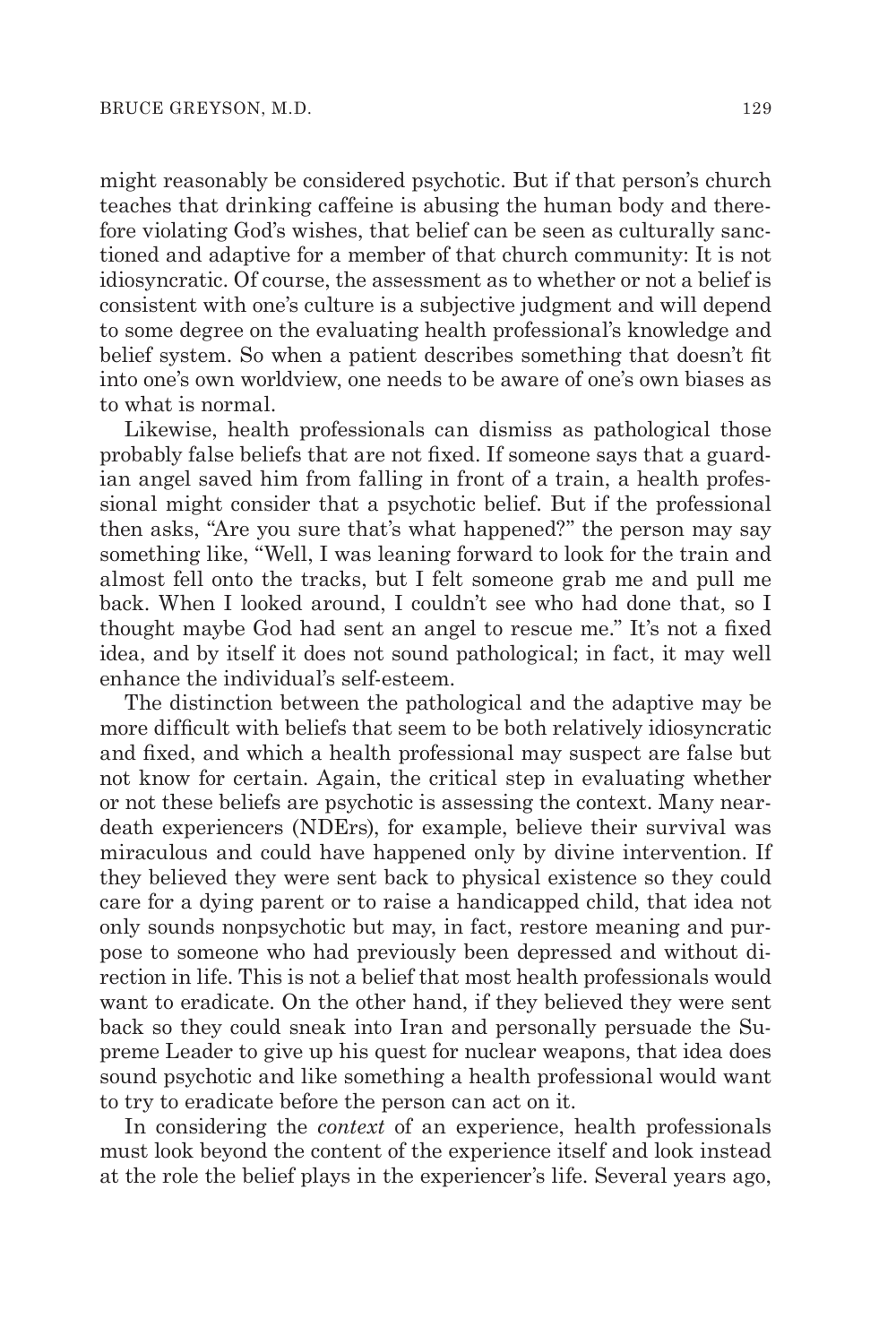a colleague and I surveyed two groups of people who reported hearing voices repeatedly (Greyson & Liester, 2004). We compared the attitudes toward those voices of people who had schizophrenia and of people who had been hearing voices since their NDEs. More than 80% of NDErs wanted to keep hearing the voices compared to only 10% of the people with schizophrenia. More than 60% of NDErs found the voices soothing or comforting compared to 15% of the people with schizophrenia. On the other hand, almost none of the NDErs found the voices distressing or threatening compared to 40% of the people with schizophrenia. Almost 60% of the NDErs said that hearing the voices made them feel better about themselves compared to 20% of the people with schizophrenia. On the other hand, almost none of the NDErs said that hearing the voices made them feel worse about themselves compared to half the people with schizophrenia. And a third of the NDErs said that hearing voices had a positive impact on their relationships with other people compared to less than 10% of the people with schizophrenia. On the other hand, whereas about 15% of the NDErs said that hearing voices had some negative impact on their relationships, that figure was 60% among people with schizophrenia. It appeared that hearing voices that no one else can hear was a very positive experience for the NDErs but a very negative experience for the people with schizophrenia. That is, sometimes experiences that sound like psychotic hallucinations can in fact be life enhancing rather than life diminishing.

A number of clinicians have written about the distinctions between unconventional experiences that are symptoms of psychosis and those that are spiritually transformative. In addition to my own clinical experience and research data, I have drawn on the work of others such as Jan Holden (2013), Harold Koenig (2007), David Lukoff (2007), Penny Sartori (2004, 2008), Alexander Moreira-Almeida and his colleagues (Menezes & Moreira-Almeida, 2009, 2010; Moreira-Almeida, 2012; Moreira-Almeida & Cardeña, 2011), and Kathleen Noble (1984), to delineate the differences between psychosis and spiritual transformation. These differences are summarized in Table 1.

Psychosis and spiritual transcendence differ in terms of the context in which they occur, the content of the experience itself, how the experience is remembered later on, and how the experience affects the individual. None of these distinctions between the two, however, is absolute; they are generalizations, and like all generalizations, there are going to be exceptions.

First, spiritually transformative experiences, at least those that oc-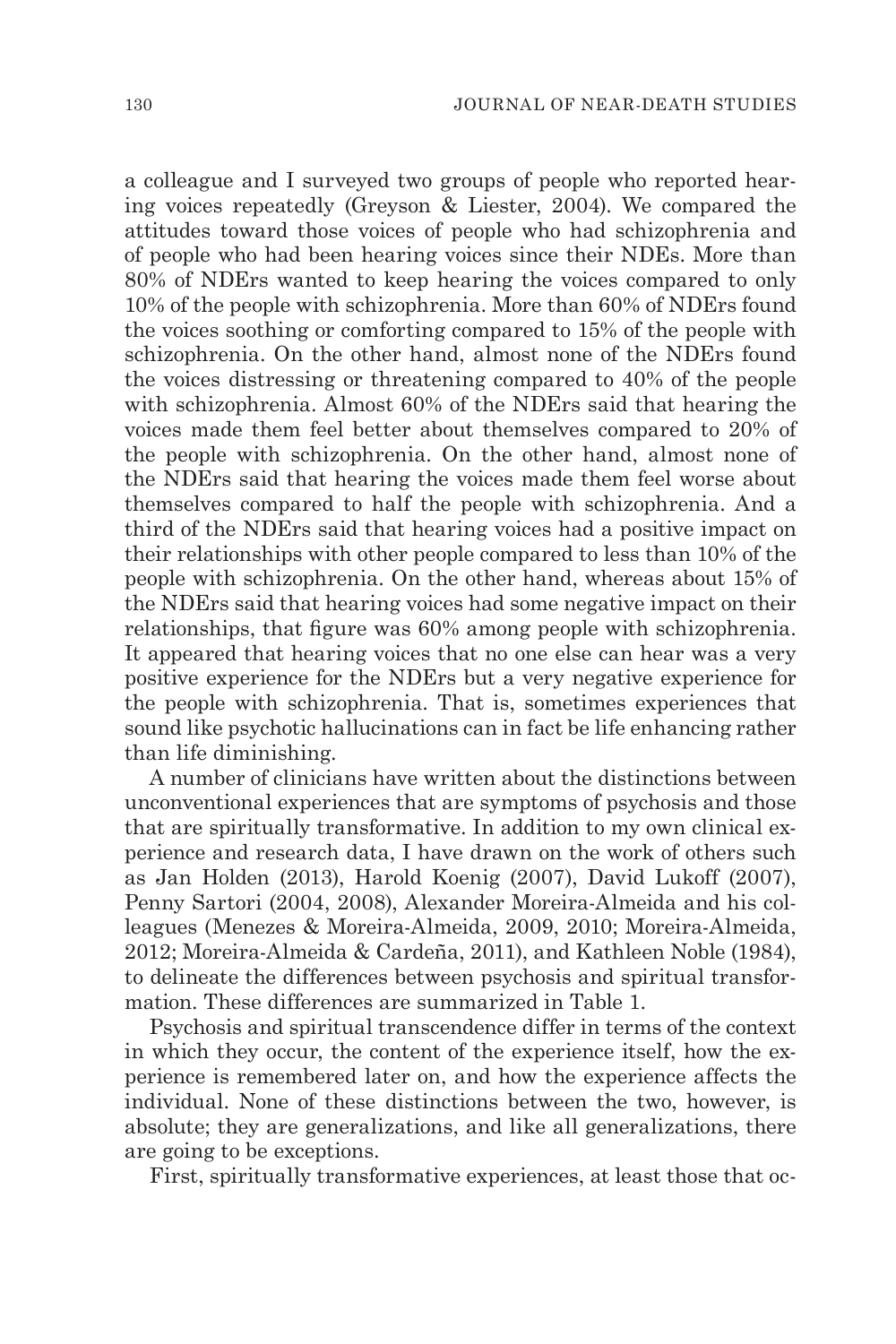cur spontaneously, typically occur in the context of life-threatening or otherwise extreme situations, such as severe stress or meditation; they are usually brief experiences that do not recur; and they occur to people with good prior functioning who are not currently suffering mental illness, intoxication, or metabolic derangements. Psychotic experiences, in contrast, usually occur to people with a history or marginal functioning who are currently suffering mental illness, intoxication, or metabolic derangement; usually occur in the absence of extreme situations; and are usually prolonged and recurrent. Again, there are exceptions to these generalizations, and it is possible to have a spiritually transformative experience "out of the blue" or to have a psychotic experience under life-threatening stress, but those are the rare exceptions.

Second, spiritually transformative experiences tend to have specific and detailed content that is often unrelated to the immediate physical environment, but that may include verifiable perceptions; it is usually structured, compatible with religious or spiritual traditions, and consistent across individuals and cultures. In contrast, the content of psychotic experiences is usually vague and nonspecific, does not include verifiable perceptions, and is idiosyncratic to each individual.

Third, spiritually transformative experiences are usually remembered later on as real or very commonly "realer than real," and their memory does not fade over decades, retaining its original vividness and richness of detail. Memories of psychotic experiences, in contrast, are regarded afterwards as unreal or dreamlike events, and usually become less vivid and less detailed over time until they are completely forgotten.

Finally, people who have had spiritually transformative experiences usually pursue exploring their experience in an effort to seek and develop insight into the meaning of the experience, often by sharing their insights with other experiencers. If they are disturbed at all by their experience, it is only temporarily until they can integrate the experience into their lives; they do not subsequently develop symptoms of mental illness, but sometimes develop unusual sensitivities to light, sound, and electromagnetic fields. People who have psychotic experiences, in contrast, usually avoid exploring their experiences and do not seek to understand them. They do not generally share with others their psychotic experiences, which they find permanently disturbing. They do not develop environmental sensitivities, but often develop signs of mental illness such as cognitive disorganization and flat affect.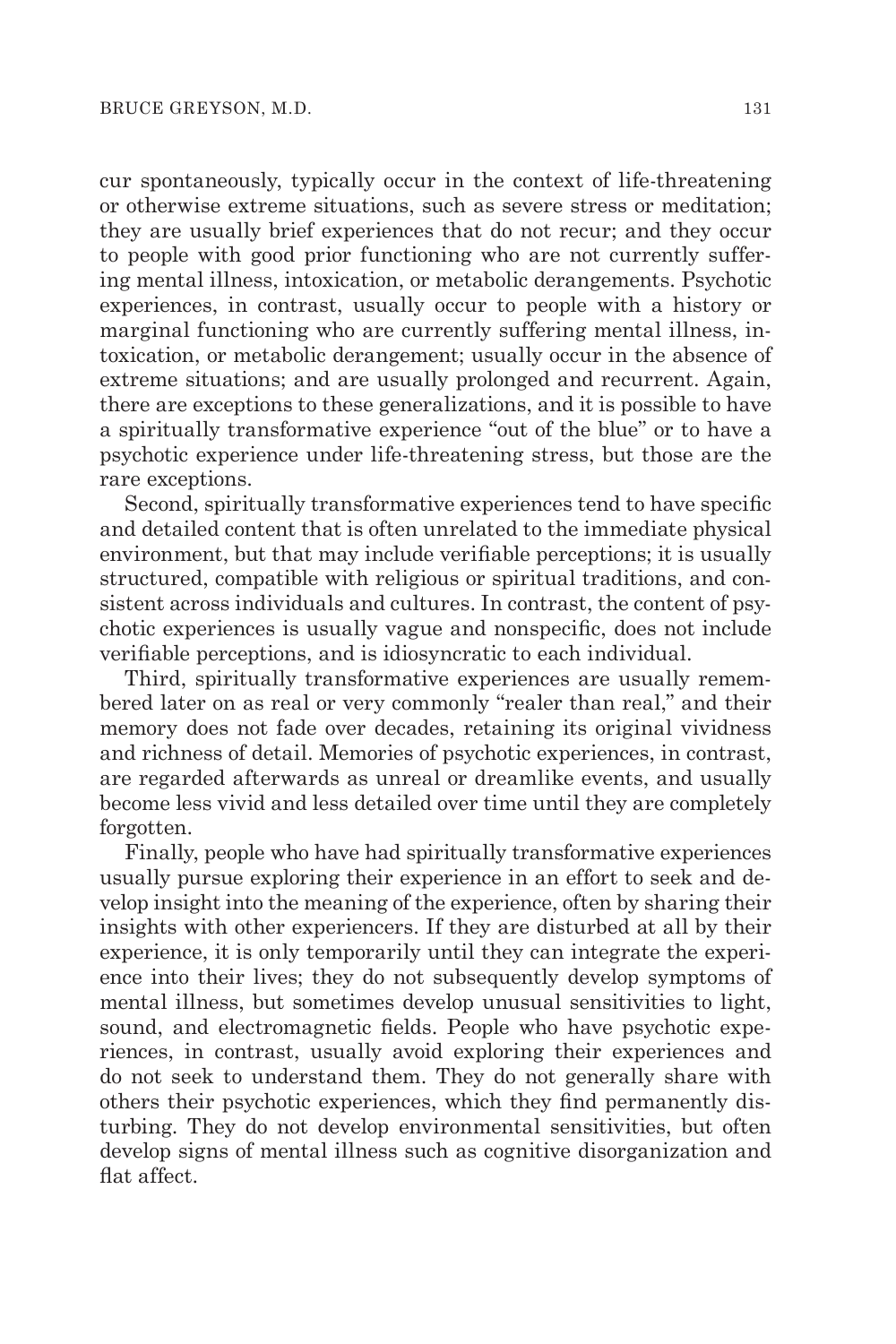| Feature                                                                                | Spiritually<br><b>Transformative</b><br><b>Experience</b> | Psychotic<br><b>Experience</b> |
|----------------------------------------------------------------------------------------|-----------------------------------------------------------|--------------------------------|
| Context of experience:                                                                 |                                                           |                                |
| Usually occurs during life-threatening or<br>otherwise extreme situations              | Yes                                                       | No                             |
| Usually rare and of short duration                                                     | Yes                                                       | No                             |
| Usually occur in absence of mental disorder,<br>intoxication, or metabolic derangement | Yes                                                       | No                             |
| Usually follow prior normal functioning                                                | Yes                                                       | No                             |
| Content of experience:                                                                 |                                                           |                                |
| Specific and detailed                                                                  | Yes                                                       | $\rm No$                       |
| Patterned, structured, non-random<br>organization                                      | Yes                                                       | No                             |
| Consistent across individuals and cultures                                             | Yes                                                       | No                             |
| May include verifiable perceptions, such as<br>veridical out-of-body perceptions       | Yes                                                       | No                             |
| Compatible with religious or spiritual<br>tradition                                    | Yes                                                       | No                             |
| Unrelated to events in the physical<br>environment                                     | Yes                                                       | $\rm No$                       |
| Later recollection of experience:                                                      |                                                           |                                |
| Experience recalled as real or hyper-real                                              | Yes                                                       | No                             |
| Memory persists over time without fading                                               | Yes                                                       | No                             |
| Memory remains vivid over time                                                         | Yes                                                       | No                             |
| Memory retains original detail over time                                               | Yes                                                       | No                             |

Table 1 *Comparison of Spiritually Transformative Experiences and Psychotic Experiences\**

Spiritually transformative experiences usually lead to enhanced sense of meaning in life, increased joyfulness, decreased fearfulness (usually complete loss of fear of death), and feeling more connected to other people and less self-absorbed, leading to more altruistic behavior. In contrast, psychotic experiences usually lead to decreased sense of meaning in life, decreased joyfulness and increased fearfulness, and feeling more alienated from other people and more self-absorbed.

People who have had psychotic experiences often have negative out-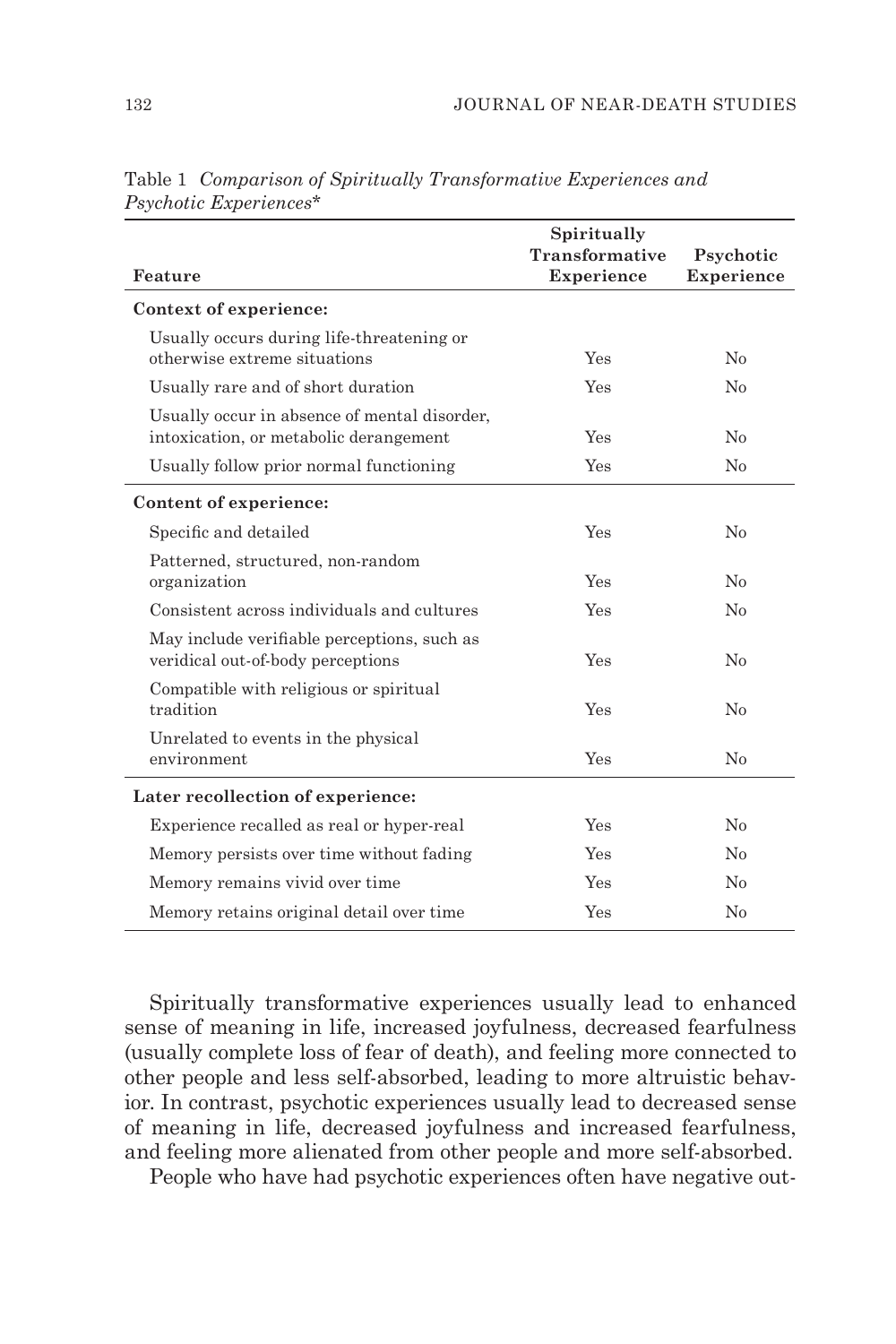## Table 1 (*continued*)

| Feature                                                           | Spiritually<br>Transformative<br><b>Experience</b> | Psychotic<br><b>Experience</b> |
|-------------------------------------------------------------------|----------------------------------------------------|--------------------------------|
| Aftereffects of experience:                                       |                                                    |                                |
| Insight into meaning of experience                                | Yes                                                | No                             |
| Distress, if any at all, lasts only till experience<br>integrated | Yes                                                | No                             |
| Positive exploratory attitude toward<br>experience                | Yes                                                | No                             |
| Desire to share with other experiencers                           | Yes                                                | no                             |
| Absence of symptoms of mental illness                             | Yes                                                | No                             |
| Absence of thoughts if harming self or others                     | Yes                                                | No                             |
| Ability to maintain jobs and relationships                        | Yes                                                | No                             |
| Absence of legal difficulties                                     | Yes                                                | No                             |
| Increased sensitivities (e.g., to electromagnetic<br>fields)      | Yes                                                | No                             |
| Positive outcome over time                                        |                                                    |                                |
| Life becomes more meaningful                                      | Yes                                                | No                             |
| Increased joy, decreased fear                                     | Yes                                                | No                             |
| Expunged fear of death                                            | Yes                                                | No                             |
| Feelings of increased connectedness to<br>others                  | Yes                                                | No                             |
| Less self-absorbed, more altruistic                               | Yes                                                | No                             |
| Unaffected by antipsychotic medication                            | Yes                                                | $\rm No$                       |

*\*This table reflects tendencies rather than absolutes; exceptions exist but are uncommon.*

comes, including difficulty maintaining jobs and relationships, struggling with impulses to harm themselves or others, and legal complications. Their distressing thoughts, feelings, and behavior may be lessened by antipsychotic medication. In contrast, people who have had spiritually transformative experiences usually have positive outcomes, and do not struggle with relationships, jobs, harmful impulses, or legal issues; and antipsychotic medications have no effect on them or on their memories of their extraordinary experiences. Again, there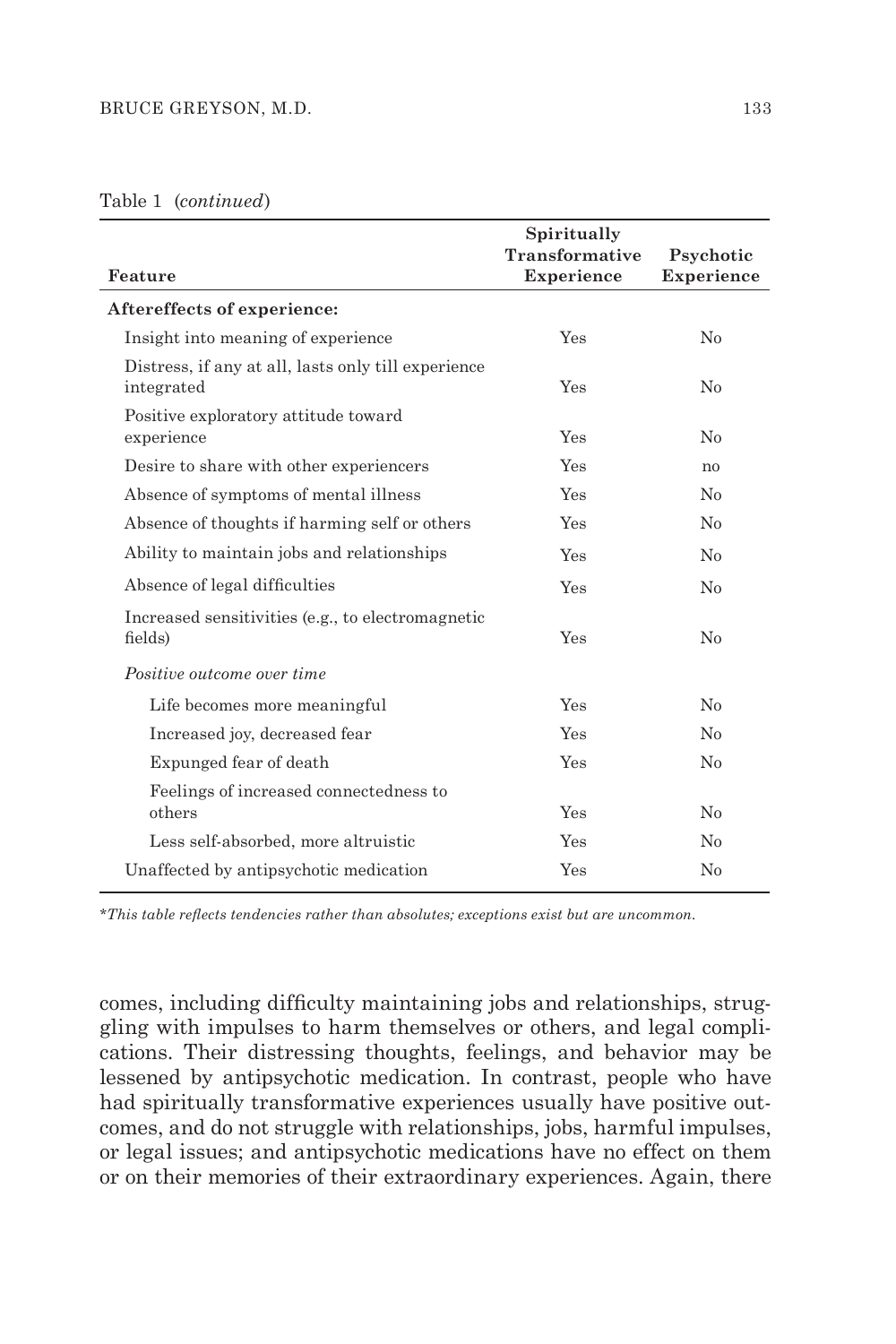are exceptions to these generalizations, and some people can learn and grow from their psychotic experiences (Nixon, Hagen, & Peters, 2010), whereas some people may struggle for years to try to understand and integrate their spiritually transformative experiences, but those are rare exceptions. In general, positive outcomes should raise one's suspicion that the experience was a spiritually transformative event, whereas negative outcomes should raise one's suspicion that the experience was of a psychotic state.

The bottom line in differentiating psychosis from benign spiritually transformative experience was proposed 2,000 years ago in the Sermon on the Mount (Matthew 7:20): "By their fruits you shall know them"—and reaffirmed and clarified in Paul's letter to the Galatians (5:22–23: "But the fruit of the Spirit is love, joy, peace, forbearance, kindness, goodness, faithfulness, gentleness and self-control. Against such things there is no law." Despite phenomenological similarities, mental disorders and spiritually transcendent experiences yield very different fruits. In the *Diagnostic and Statistical Manual of Mental Disorders (5th Edition),* the American Psychiatric Association (2013) defined mental disorders as causing significant disturbance in an individual's cognition, emotion regulation, or behavior and as being associated with significant distress in social, occupational, or other important activities. In contrast, ACISTE defined spiritually transformative experiences as expanding the individual's identity, augmenting their sensitivities, and altering their values, priorities, and appreciation of purpose in life. Thus, a non-ordinary experience that leads only to increased distress and dysfunction and withdrawal from others may be best considered a symptom of mental illness, whereas a non-ordinary experience that leads ultimately to personal growth, increased serenity and sense of meaning and purpose, and engagement with others may be best considered a spiritual experience.

## **References**

- Akhtar, S., and O'Neill, M. K. (Eds.). (2009). *On Freud's "The future of an illusion."* London, England: International Psychoanalytic Association/Karnac Books.
- American Psychiatric Association. (2013). *Diagnostic and statistical manual of mental disorders* (5th ed.). Arlington, VA: American Psychiatric Publishing.
- Araujo, S. F. (2012). Materialism's eternal return: Recurrent patterns of materialistic explanations of mental phenomena. In A. Moreira-Almeida & F. S. Santos (Eds.), *Exploring frontiers of the mind-brain relationship* (pp. 35–51). New York, NY: Springer.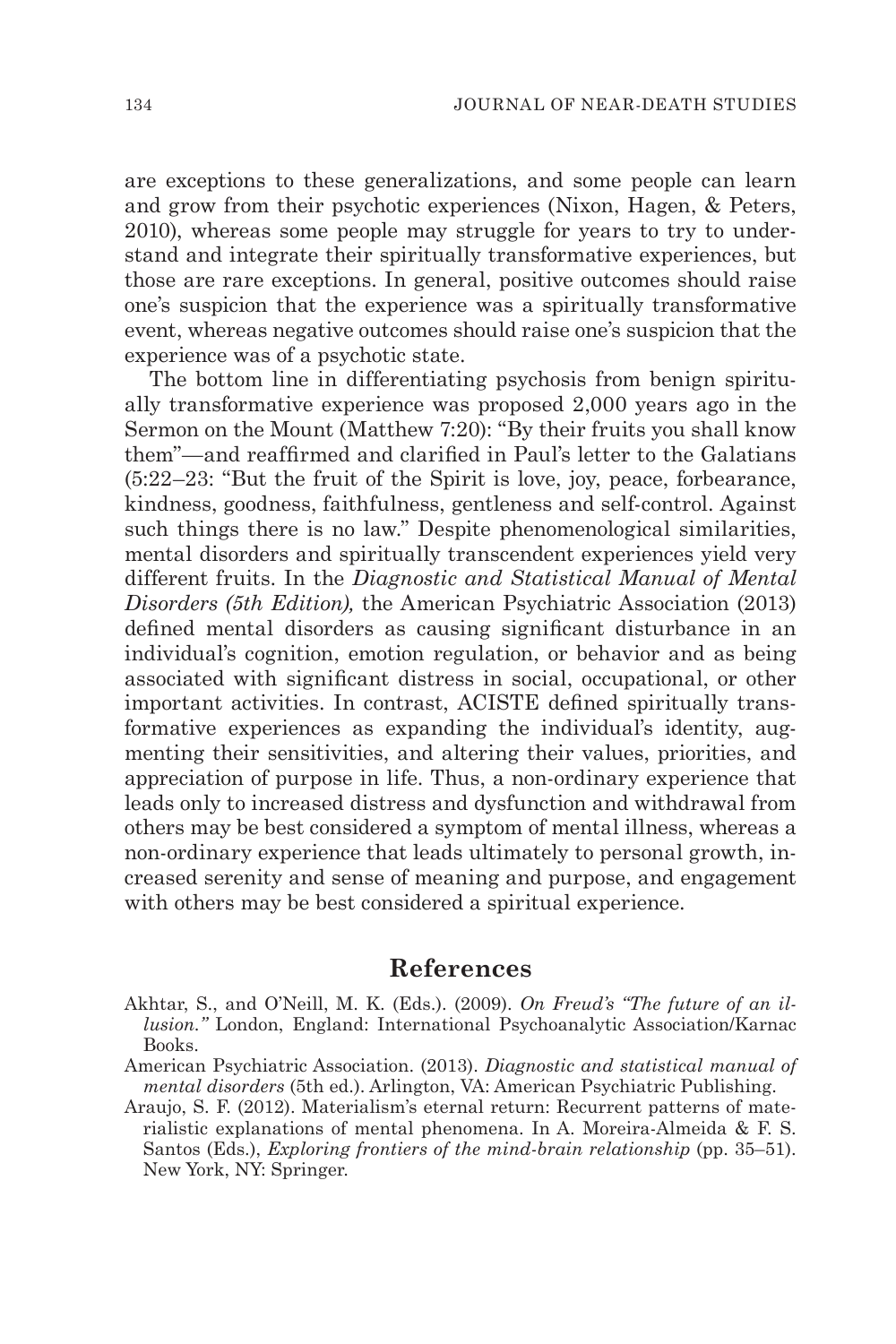- Aronoff, J. (1962). Freud's conception of the origin of curiosity. *Journal of Psychology, 54,* 39–45.
- Beauregard, M. (2007). Mind really does matter: Evidence from neuroimaging studies of emotional self-regulation, psychotherapy, and placebo effect. *Progress in Neurobiology, 81,* 218–236.
- Beauregard, M. (2012). Functional neuroimaging studies of emotional selfregulation and spiritual experiences. In A. Moreira-Almeida & F. S. Santos (Eds.), *Exploring frontiers of the mind-brain relationship* (pp. 113–142). New York, NY: Springer.
- Blanke, O., Mohr, C., Michel, C. M., Pascual-Leone, A., Brugger, P., Seeck, M., Landis, T., and Thut, G. (2005). Linking out-of-body experience and self processing to mental own-body imagery at the temporoparietal junction. *Journal of Neuroscience, 25,* 550–557.
- Cortright, B. (1997). *Psychotherapy and spirit: Theory and practice in transpersonal psychotherapy.* Albany, NY: SUNY Press.
- Faragher, R. V., & Heimann, F. F. (1954). Price controls, antitrust laws, and minimum price laws—the relation between emergency and normal economic controls. *Law and Contemporary Problems, 19,* 648–684.
- Freud, S. (1927). *The future of an illusion.* London, England: Hogarth Press.
- Frith, C. (2004). The pathology of experience. *Brain, 127,* 239–242.
- Greyson, B., Holden, J., & van Lommel, P. (2012). 'There is nothing paranormal about near-death experiences' revisited: Comment on Mobbs & Watt. *Trends in Cognitive Sciences, 16,* 445.
- Greyson, B., & Liester, M. B. (2004). Auditory hallucinations following neardeath experiences. *Journal of Humanistic Psychology*, *44*, 320–336.
- Holden, J. M. (2013). In R. Moore (Ed.), *Near-death experiences: What medical professionals need to know* [Film]*.* Fort Myers, FL: Blue Marble Films.
- Koenig, H. (2007). Religion, spirituality and psychotic disorders. *Revista de Psiquiatria Clinica, 34* (Suppl. 1), 40–48.
- Lukoff, D. (2007). Visionary spiritual experiences. *Southern Medical Journal, 100,* 635–641.
- Menezes, A., & Moreira-Almeida, A. (2009). Differential diagnosis between spiritual experiences and mental disorders of religious content. *Revista de Psiquiatria Clinica, 36*(2), 75–82.
- Menezes, A., & Moreira-Almeida, A. (2010). Religion, spirituality, and psychosis. *Current Psychiatry Reports, 12,* 174–179.
- Merrill, P. W. (1940). *Spectra of long-period variable stars*. Chicago, IL: University of Chicago Press.
- Mobbs, S., & Watt, C. (2011). There is nothing paranormal about near-death experiences. *Trends in Cognitive Sciences, 15,* 447–449.
- Moreira-Almeida, A. (2012). Assessing clinical implications of spiritual experiences. *Asian Journal of Psychiatry, 5,* 344–346.
- Moreira-Almeida, A., & Cardeña, E. (2011). Differential diagnosis between nonpathological psychotic and spiritual experiences and mental disorders: A contribution from Latin American studies to the ICD-11. *Revista Brasileira de Psiquiatria, 33* (Suppl. 1), 529–589.
- Most, S. B., Scholl, B. J., Clifford, E., & Simons, D. J. (2005). What you see is what you set: Sustained inattentional blindness and the capture of awareness. *Psychological Review, 112,* 217–242.